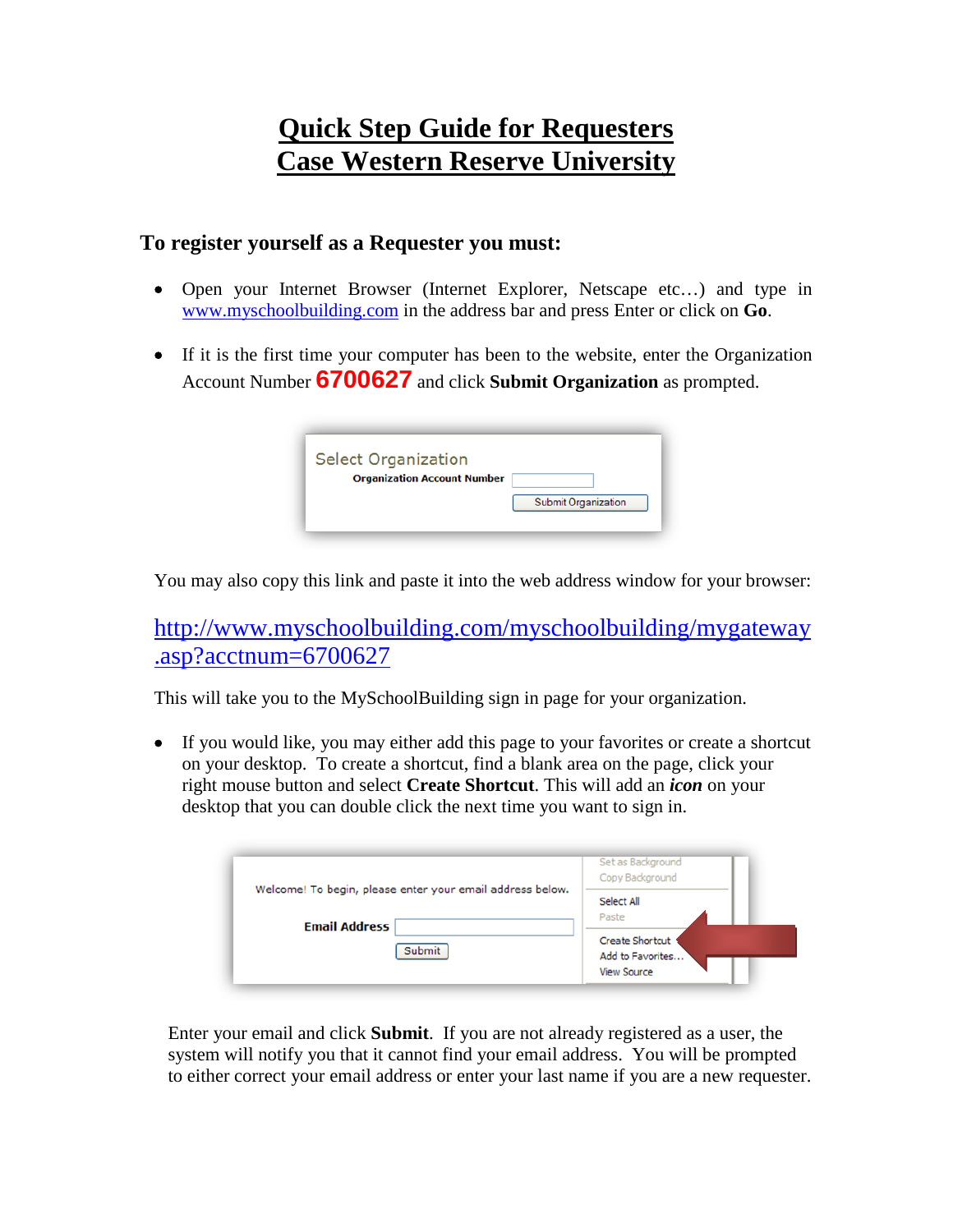On the next screen, enter your first name and contact numbers if desired. Click Submit again and you will come to the work order form.

## **To enter a work request:**

## **Note that all required fields have a red box and check mark next to them.**



*Step 1:* This will be filled in with your information from the email address you entered at the sign in screen.

*Step 2:* Click on the drop down arrow to select the *Location* of the work. Follow the same steps for *Building* (if available) and *Area* (if applicable), and enter the *Area/Room Number*.

|  | Step 2 Location $\sqrt{ }$                                          |                           |
|--|---------------------------------------------------------------------|---------------------------|
|  | -- Select Location --                                               |                           |
|  | <b>Building</b>                                                     |                           |
|  | -- Select Building --                                               |                           |
|  | Area                                                                | Area/Room Number <b>√</b> |
|  | -- Select Area --                                                   |                           |
|  | $\Box$ Yes, remember my area entries for my next new request entry. |                           |

*Step 3:* Select the category that best describes your problem and click on the icon or select the item from the drop down box, whichever format is listed on your page.

| Step 3 Select Problem Type: Ø                                                          |                                      |                                          |                                 |  |  |  |
|----------------------------------------------------------------------------------------|--------------------------------------|------------------------------------------|---------------------------------|--|--|--|
|                                                                                        |                                      |                                          |                                 |  |  |  |
| Maintenance Help Desk: Click on the problem type below that best describes your issue. |                                      |                                          |                                 |  |  |  |
| <b>Athletic Fields</b>                                                                 | Carpentry                            | <b>Climate Control</b>                   | Custodial                       |  |  |  |
| Doors and<br>B<br>Hardware                                                             | Electrical                           | <b>Event Setup</b>                       | <b>Food Service</b><br>Delivery |  |  |  |
| General<br>Maintenance                                                                 | $\triangleq$ Grounds                 | Heating/Ventilation /Air<br>Conditioning | See Inspections                 |  |  |  |
| Key and Lock                                                                           | o o Kitchen<br><b>R.P.</b> Equipment | Kitchen Repair                           | - Lighting                      |  |  |  |
| Locker Repair                                                                          | Miscellaneous                        | <b>Office Furnishings</b>                | Operational<br>Services         |  |  |  |
| Painting                                                                               | ((a)) Pest Control                   | A Playground                             | Plumbing                        |  |  |  |
| <b>Pool</b>                                                                            | Recycling                            | Restrooms                                | $\mathbb{E}$ Roof               |  |  |  |
| <b>Supplies</b>                                                                        | Telephone<br>Service                 | <b>Utilities</b>                         | um Vehicle<br>Maintenance       |  |  |  |
| Marehouse                                                                              | Windows                              |                                          |                                 |  |  |  |

*Step 4:* Type in your description of the problem.